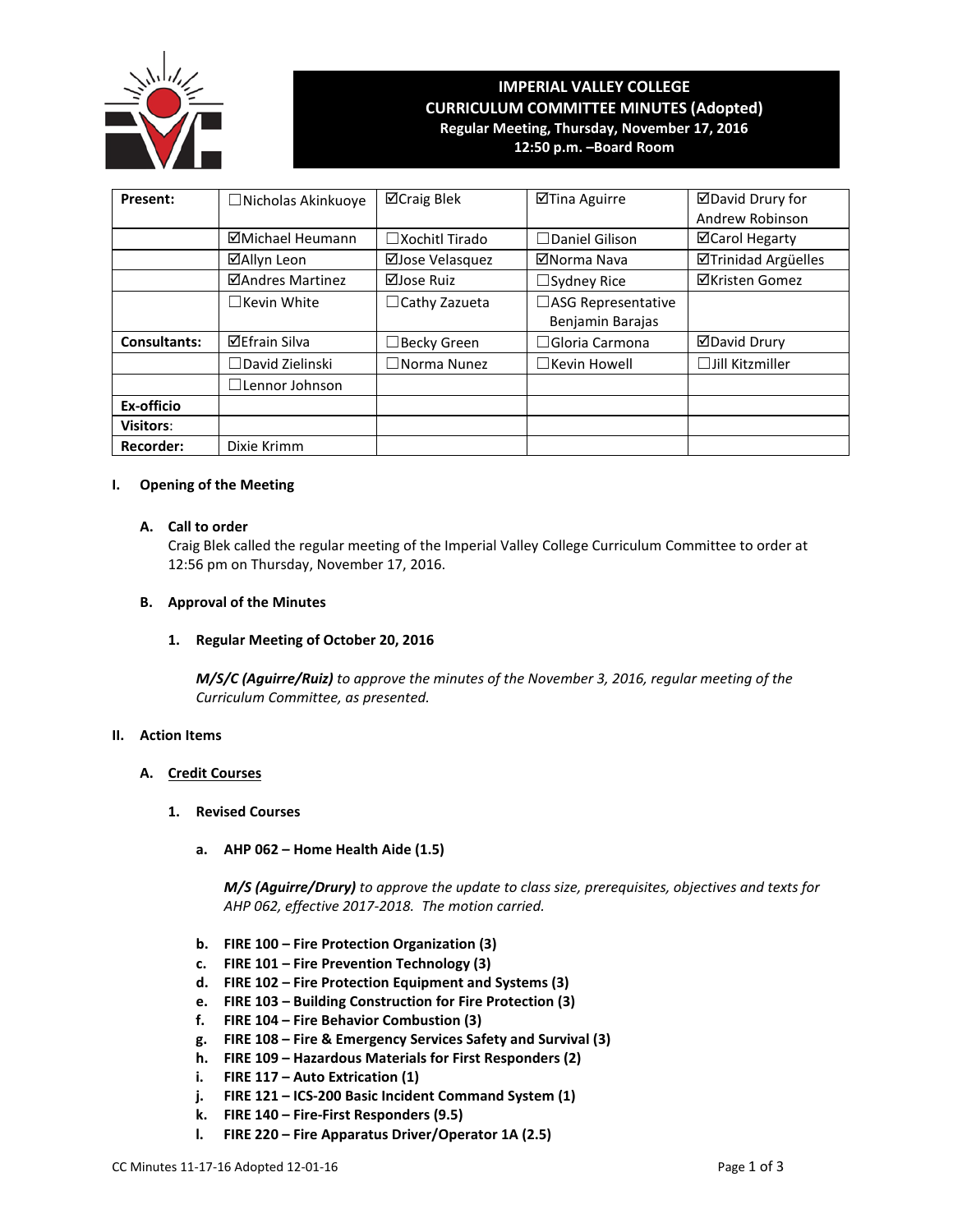- **m. FIRE 222 – Fire Investigation 1A (2.5)**
- **n. FIRE 223 – Fire Investigation 1B (2.5)**
- **o. FIRE 240 – Training Instructor 1A: Cognitive Lesson Delivery (1.5)**
- **p. PE 221 – Psychology of Coaching (2)**
- **q. PE 222 – Sports Officiating (3)**

*M/S (Aguirre/Drury) to approve the update to SLOs, assignments and/or texts for items b. through q. above, effective 2017-2018. The motion carried.*

**r. NURS 080 – Introduction to Nursing (1.5)**

*M/S (Aguirre/Drury) to approve the update to description, prerequisite, objectives, methods of evaluation, assignments, texts, and SLOs for NURS 080, effective 2017-2018. The motion carried.*

- **s. NURS 081 – Individual Studies 1st semester: Nursing (1)**
- **t. NURS 082 – Individual Studies 2nd semester: Nursing (1)**
- **u. NURS 083 – Individual Studies 3rd semester: Nursing (1)**
- **v. NURS 084 – Individual Studies 4th semester: Nursing (1)**

*M/S (Aguirre/Drury) to approve the update to objectives for NURS 081, 082, 083, and 084, effective 2017-2018. The motion carried.*

**w. PE 106 – Walking/Jogging Fitness (1)**

*M/S (Drury/Aguirre) to approve the update to class size from 30 to 40 and texts for PE 106, effective 2017-2018. The motion carried.*

- **x. WT 110 – Water Treatment Plant Operator I (4)**
- **y. WT 130 – Wastewater Treatment Operator I (4)**
- **z. WT 140 – Water Distribution Systems (4)**
- **aa. WT 150 – Wastewater Collection Systems (4)**

*M/S (Velasquez/Aguirre) to approve the removal of prerequisites and update to texts for WT 110, 130, 140, and 150, effective 2017-2018. The motion carried.*

#### **2. New Credit Courses**

**a. BUS 108 – Volunteer Income Tax Preparation (VITA) (3)**

*M/S (Martinez/Heumann) to approve the addition of BUS 108, to the credit curriculum, effective 2017-2018, as presented. The motion carried.*

- **3. New Noncredit Courses**
	- **a. ENGL 805 – Fundamental Academic English Skills: Academic Vocabulary Development**
	- **b. ENGL 806 – Fundamental Academic English Skills: Sentence Combining and Paragraph Construction**
	- **c. ENGL 807 – Fundamental Academic English Skills: Reading to Write**
	- **d. ENGL 808 – Fundamental Academic English Skills: Grammar and Punctuation**

*M/S (Heumann/Drury) to approve the addition of ENGL 805, 806, 807, and 808, to the noncredit curriculum, effective 2017-2018, as presented. The motion carried.*